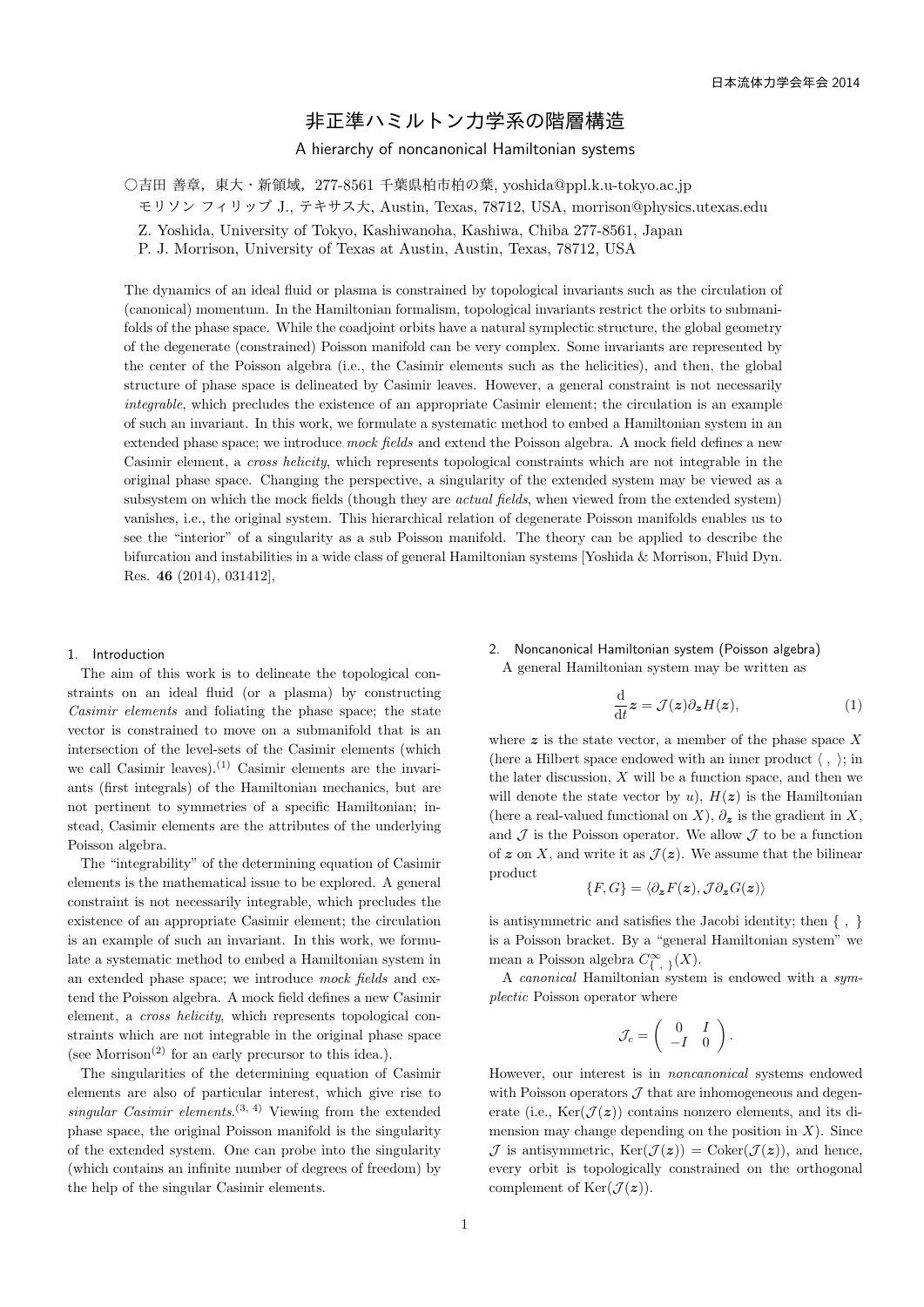A functional  $C(z)$  such that  $\{C, G\} = 0$  for all *G* is called a Casimir element (or an element of the *center* of the Poisson algebra). If  $\text{Ker}(\mathcal{J}) = \{0\}$ , the case for a canonical Hamiltonian system, then there is only a trivial element  $C = constant$ in the center. Evidently, a Casimir element  $C(z)$  is a solution to the differential equation

$$
\mathcal{J}(z)\partial_z C(z) = 0.\tag{2}
$$

When the phase space  $X$  has a finite dimension  $(n)$ ,  $(2)$  is a first-order partial differential equation. If  $\text{Ker}(\mathcal{J}(z))$  has a constant dimension  $\nu$  in an open set  $X_{\nu} \subseteq X$ , and  $n - \nu$ is an even number, we can integrate (2) in  $X_{\nu}$  to obtain  $\nu$ independent solutions, i.e.,  $\text{Ker}(\mathcal{J}(z))$  is locally spanned by the gradients of  $\nu$  Casimir elements (Lie-Darboux theorem). The intersection of all Casimir leaves (the level-sets of Casimir elements) is the effective phase space, on which  $\mathcal{J}(z)$  reduces to a symplectic Poisson operator.

However, the general (global) integrability of (2) is a mathematical challenge. Let us see a simple example that epitomizes the problems.

**Example 1** Let us consider a two-dimensional system  $z = {}^{t}(x, y) \in X = \mathbb{R}^{2}$  with

$$
\mathcal{J} = x \mathcal{J}_c.
$$

The plane  $x = 0$  is a singularity at which Rank $(\mathcal{J})$  drops by two. The kernel of *J* consists of two eigenvectors:

$$
\text{Ker}(\mathcal{J}) = \{ \alpha_x \nu_x + \alpha_y \nu_y; \ \alpha_x, \alpha_y \in \mathbb{R} \},\
$$

$$
\begin{cases} \nu_x = \delta(x) e_x, \\ \nu_y = \delta(x) e_y. \end{cases}
$$
(3)

The first component  $\nu_x$  of the kernel is *integrable* to produce a singular Casimir element:

$$
\nu_x = \partial_z C_{\text{ex}}(z), \quad C_{\text{ex}}(z) = Y(x),
$$

where  $Y(x)$  is the Heaviside step function (with the gap filled). We call *C*ex an *exterior Casimir element*. However, the second component  $\nu_y$  is not a closed 1-form, thus it is not representable as a gradient of some scalar function, i.e., we cannot integrate  $\nu_y$  to produce a Casimir element. Characterization of this odd element of  $\text{Ker}(\mathcal{J})$  is one of the main issues of this work.

The problems and our strategy of study are summarized as follows:

1. To see the essence of the problem, let us assume that *X* is a cotangent bundle *T <sup>∗</sup>M* of a finite-dimensional manifold *M*. Suppose that *w* is a non-zero element of Ker(*J*). For  $w \in T^*M$  to be written as  $w = \partial_z C$  (=  $dC$ ) with a Casimir element (0-form) *C*, *w* must be an exact 1-from (or, for local integrability, it must be a closed 1-form). This is a rather strong condition; one can easily construct a counter example that violates the integrability; see Example 1. Our strategy of improving the integrability of (2) is to embed the Poisson manifold in higher-dimensional spaces; by adding extra components to  $w$ , we may make it exact in a higher-dimension space.

Table. 1 Hierarchy of two-dimensional vortex systems. Here  $[a, b] = \partial_y a \partial_x b - \partial_x a \partial_y b$ .

| system | state vector                         | Poisson operator                                                                                                                     |
|--------|--------------------------------------|--------------------------------------------------------------------------------------------------------------------------------------|
|        | $\omega$                             | $\mathcal{J}_I=[\omega,\circ]$                                                                                                       |
| (II)   | $\omega$<br>$\psi$                   | $\mathcal{J}_{\text{II}} = \left( \begin{array}{cc} [\omega, \circ] & [\psi, \circ] \\ [\psi, \circ] & 0 \end{array} \right)$        |
| (III)  | $\omega$<br>$\psi$<br>$\check{\psi}$ | $[\omega, \circ] \quad [\psi, \circ] \quad [\check{\psi}, \circ]$<br>$[\psi, \circ]$<br>$\mathcal{J}_{\rm III} =$<br>$\check{w}$ , o |

- 2. The point where the rank of  $\mathcal{J}(z)$  changes is a singularity of (2), from which singular (hyperfunction) solutions are generated.<sup>(4)</sup> However, the hyperfunction Casimir elements fall short of spanning  $\text{Ker}(\mathcal{J})$ ; see Example 1. This problem of "Casimir deficit" suggests that the interior of the singularity cannot be well described by hyperfunctions (which are, in fact, the cohomology class of the sheaf of holomorphic functions). We may yet describe the interior of the singularity as a subsystem (or, a Poisson submanifold), on which a non-integrable element of  $\text{Ker}(\mathcal{J})$  may be integrable to define a Casimir element of a "reduced" Poisson operator.
- 3. Because models of fluids and plasmas are formulated on an infinite-dimensional phase space, we have to develop an infinite-dimensional theory. For these systems (2) is a functional differential equation, and a singularity may cause an infinite-dimensional rank change. The reader is referred to Yoshida, Morrison & Dobarro<sup>(3)</sup> for an example of a singular Casimir element generated by singularities in a function space.

# 3. A hierarchy of vortex dynamics systems

In Table 1 we compare the Hamiltonian formalisms of well-known examples of two-dimensional vortex dynamics systems.<sup>(5, 6)</sup>. We denote by  $\omega = -\Delta \varphi$  the vorticity with  $\Delta$  being the Laplacian and  $\varphi \in H_0^1(\Omega) \cap H^2(\Omega)$  for the twodimensional Eulerian velocity field  $\mathbf{V} = {}^{t}(\partial_y \varphi, -\partial_x \varphi)$ . Given a Hamiltonian

$$
H_{\rm E}(\omega) = -\frac{1}{2} \int d^2 x \, \omega \, (\Delta^{-1} \omega),
$$

the system (I) is the vorticity equation for Eulerian flow,

$$
\partial_t \omega + \mathbf{V} \cdot \nabla \omega = 0.
$$

The Casimir elements of the system (I) are

$$
C_0 = \int d^2x f(\omega),
$$

where  $f$  is an arbitrary  $C^2$  function.

If  $\psi$  is the Gauss potential of a magnetic field, i.e.,  $\mathbf{B} = {}^{t}(\partial_y \psi, -\partial_x \psi)$ , and the Hamiltonian is

$$
H_{\rm RMHD}(\omega,\psi) = -\frac{1}{2} \int d^2x \, \left[ \omega \left( \Delta^{-1} \omega \right) + \psi \left( \Delta \psi \right) \right],
$$

the system (II) is the reduced MHD system,

$$
\partial_t \omega + \mathbf{V} \cdot \nabla \omega = \mathbf{J} \times \mathbf{B},
$$
  

$$
\partial_t \psi + \mathbf{V} \cdot \nabla \psi = 0.
$$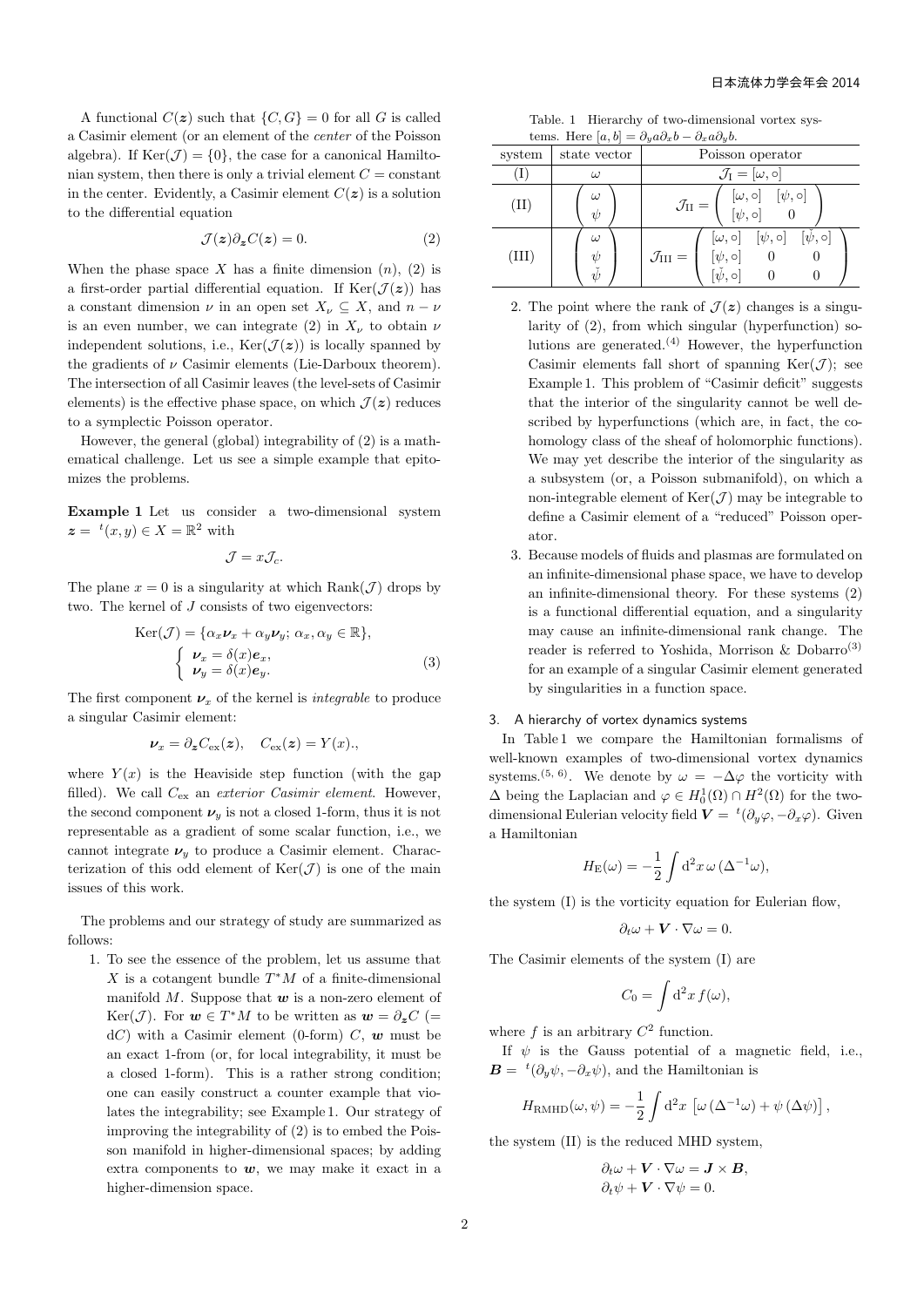In the system  $(II)$ ,  $C_0$  is no longer a constant of motion, being replaced by

$$
C_1 = \int d^2x \,\omega g(\psi),
$$
  

$$
C_2 = \int d^2x \, f(\psi).
$$

However, if the Hamiltonian *H* is independent of  $\psi$ , the dynamics of  $\omega$  is unaffected by  $\psi$ , while both  $\omega$  and  $\psi$  obey the same evolution equation. Then, we call  $\psi$  a mock field which can be chosen arbitrarily without changing the dynamics of the *actual field*  $\omega$ . At the special choice of  $\psi = \omega$ , both  $C_1$  and  $C_2$  evaluate as  $C_0$ , i.e.,  $C_0$  is subsumed by  $C_1$  (so-called cross helicity)<sup>(7)</sup> and  $C_2$  as their special value (indeed,  $C_1$  and  $C_2$ carry more information about system (I); in Sec. 4., we will see how the mock field probes the topological constraints). The constancy of  $C_0$  is, then, due to the symmetry  $\partial_{\psi} H = 0$ . A modification of the Hamiltonian to involve  $\psi$  destroys the constancy of  $C_0$ ; the electromagnetic interaction is a physical example of such a modification.

We can extend the phase space further to obtain a system (III) by adding another field  $\check{\psi}$  that obeys the same evolution equation as  $\psi$ . In the reduced MHD system,  $\check{\psi}$  is a mock field, i.e., it does not have a direct physical meaning; however, in the original RMHD context such a field physically correspond to the pressure in the high-beta MHD model.(5) The Casimir elements of this further extended system are

$$
C_2 = \int d^2x f(\psi),
$$
  
\n
$$
C_3 = \int d^2x h(\psi \check{\psi}),
$$
  
\n
$$
C_4 = \int d^2x \check{f}(\check{\psi}).
$$

Replacing  $C_1$ , we obtain new Casimir elements  $C_3$  and  $C_4$ .

#### 4. Integrability of topological constraints

An interesting consequence of extending the system from (I) to (II) is found in the *integrability* of the  $\text{Ker}(\mathcal{J}_I)$ . In (I),

$$
Ker(\mathcal{J}_I(\omega)) = \{\psi; [\omega, \psi] = 0\},\
$$

which implies that  $\psi$  and  $\omega$  are related, invoking a certain scalar  $\zeta(x, y)$ , by

$$
\psi = \eta(\zeta), \quad \omega = \xi(\zeta). \tag{4}
$$

As far as  $\xi$  is a monotonic function, we may write  $\psi =$  $\eta(\xi^{-1}(\omega))$ , which we can integrate to obtain the Casimir element  $C_0(\omega)$  with  $f(\omega)$  such that  $f'(\omega) = \eta(\xi^{-1}(\omega))$ . Other elements of  $\text{Ker}(\mathcal{J}_I(\omega))$  that are given by nonmonotonic  $\xi$  are not integrable to define Casimir elements. Yet, we can integrate such elements as  $C_1(\omega, \psi)$  in the extended space of (II). In fact, every member of  $\text{Ker}(\mathcal{J}_I(\omega))$  can be represented as  $\partial_{\omega} C_1 = g(\psi)$  by choosing  $\psi$  in Ker( $\mathcal{J}_I(\omega)$ ).

Similarly, in the system (II), we encounter the deficit of the Casimir element  $C_2 = \int d^2x f(\psi)$  in covering all elements  $t(0, \chi) \in \text{Ker}(\mathcal{J}_H(\omega, \psi))$  such that  $[\psi, \chi] = 0$ . By the help of a mock filed  $\check{\psi}$ , we can integrate every element of  $\text{Ker}(\mathcal{J}_{\text{II}}(\omega, \psi))$ as *C*3.

#### 5. Submanifold of singularity

In the preceding section, we extended the phase space to improve the integrability of the topological constraints (kernel elements). Here we reverse the perspective, and see the "singularity" as a submanifold of a larger system. We will introduce a new notion of *exterior Casimir elements* and *interior Casimir elements*; the former is a hyperfunction that identifies the singularity as a cohomology, while the latter turns out to be a Casimir element of the subsystem, which is invisible in the larger (extended) system.

Let us start with the system (II). Apparently, the rank of  $\mathcal{J}_{II}$  drops (by infinite dimension) at the submanifold  $\psi =$ 0. This singularity is a leaf of the singular Casimir element (which we call an exterior Casimir element)

$$
C_{\text{ex}} = Y(||\psi||^2),
$$

where  $\|\psi\|^2 = \int dx^2 |\psi|^2$ . Notice that  $C_{\text{ex}}$  is a special singular form of the Casimir element  $C_2(\psi)$ . This hyperfunction Casimir element has only one leaf  $\psi = 0$  (i.e., the equation  $C_{\text{ex}} = c$  has a solution, iff  $c \in (0, 1)$ , and then the level-set is the singularity  $\psi = 0$ , in marked contrast to other regular Casimir elements that densely foliate the phase space.

At the singularity  $\psi = 0$ ,  $C_{\text{in}} = \int dx^2 f(\omega)$  satisfies (denoting the state vector by  $u = {}^{t}(\omega, \psi)$ 

$$
\mathcal{J}_{\text{II}} \partial_u C_{\text{in}}|_{\psi=0} = 0.
$$

Notice that  $C_{\text{in}}$  is nothing but the Casimir element  $C_0$  of the system (I), which, however, is not a Casimir element of the system (II).

From these observations, we draw the following conclusion: a singularity of a Hamiltonian system (where  $Rank(\mathcal{J})$  drops) defines a submanifold, on which one can introduce a sub Hamiltonian system. The Casimir elements of the subsystem convert into the *interior Casimir elements* of the larger system. Simultaneously, the submanifold is identified as a singular leaf of the *exterior Casimir element* which is the hyperfunction of the cross helicity describing the coupling of the submanifold and the mock fields. The pair of the interior and exterior Casimir elements constitute *singular Casimir elements*.

#### 6. Conclusion

By embedding a Poisson manifold of a noncanonical Hamiltonian system into a higher-dimensional phase space, we can delineate topological structures within a simpler picture. Here we invoked the two-dimensional vortex systems to explain the systematic method of constructing a hierarchy of Poisson manifolds; we introduce *mock fields* and extend the Poisson algebra so that the mock fields are Lie-dragged by the flow vector. A mock field defines a new Casimir element, a *cross helicity*, which represents topological constraints including the circulation.

Unearthing a Casimir element brings about immense advantage in the study of dynamics and equilibria  $-$  the socalled energy-Casimir method becomes ready available. The theory can be applied to a wider class of fluid and plasma dynamics; see Yoshida & Morrison  $(2014)$ .<sup>(8)</sup>